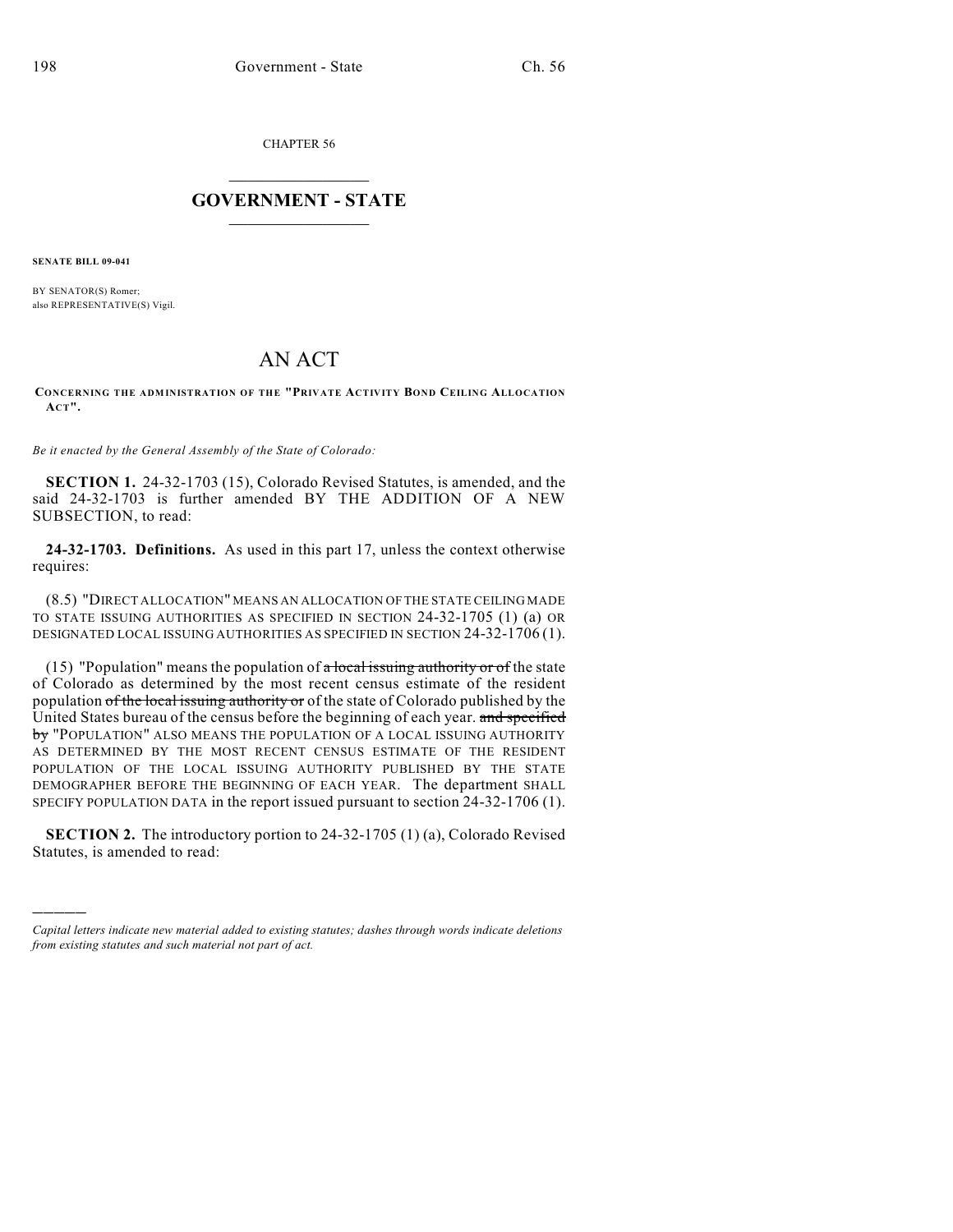**24-32-1705. Allocations to state issuing authorities.** (1) (a) Within thirty days after May 20, 1987, and  $\overline{a}$  as of BY January 15 in each year thereafter, fifty percent of the state ceiling shall be initially allocated among the following state issuing authorities in amounts established by the department:

**SECTION 3.** 24-32-1706 (1), Colorado Revised Statutes, is amended to read:

**24-32-1706. Allocations to designated local issuing authorities.** (1) Within twenty days after May 20, 1987, and by January 1 JANUARY 15 of each year thereafter, that portion of the state ceiling which THAT bears the same ratio to fifty percent of the state ceiling for such calendar year as the population of the designated local issuing authority bears to the population of the entire state shall be initially allocated to each designated local issuing authority. For the purposes of such allocation, the department shall provide a report within ten days after May 20, 1987, and by each December 31 JANUARY 15 thereafter, which report shall contain a statement of the population for the entire state and each designated local issuing authority.

**SECTION 4.** 24-32-1707 (1), (2), (6) (a), (6) (b) (I), and (10), Colorado Revised Statutes, are amended, and the said 24-32-1707 is further amended BY THE ADDITION OF A NEW SUBSECTION, to read:

**24-32-1707. Statewide balance.** (1) Fifty percent of the state ceiling less any amount allocated to designated local issuing authorities pursuant to section 24-32-1706 shall be allocated within twenty days after May 20, 1987, and as of **January 1** JANUARY 15 of each year thereafter, to the statewide balance. In addition, the statewide balance shall include any amounts relinquished thereto pursuant to section 24-32-1705 (3) or (4), section 24-32-1706 (3) or (4), subsection (8) of this section, section 24-32-1708, or section 24-32-1710 (3).

(2) (a) Until September 15 of each year, the statewide balance may be allocated only among:

(I) Issuing authorities which THAT are not designated local issuing authorities;  $\sigma$ 

(II) State issuing authorities THAT DID NOT RECEIVE A DIRECT ALLOCATION PURSUANT TO SECTION 24-32-1705; or

(III) Any designated local or state issuing authorities which THAT have, prior to the date of receipt of an allocation from the statewide balance, relinquished to the statewide balance pursuant to section 24-32-1705 or 24-32-1706 any of their initial allocation remaining after any or all of their initial allocation has been used for the issuance of bonds in respect of which a form 8038 has been filed pursuant to section 24-32-1708.

(b) On and after September 15 each year, the statewide balance may be allocated among all issuing authorities. The executive director shall make all of the allocations from the statewide balance in his OR HER sole discretion with the advice of the committee and in accordance with the priorities pursuant to this section.

 $(6)$  (a) No application for an allocation shall be complete unless it is accompanied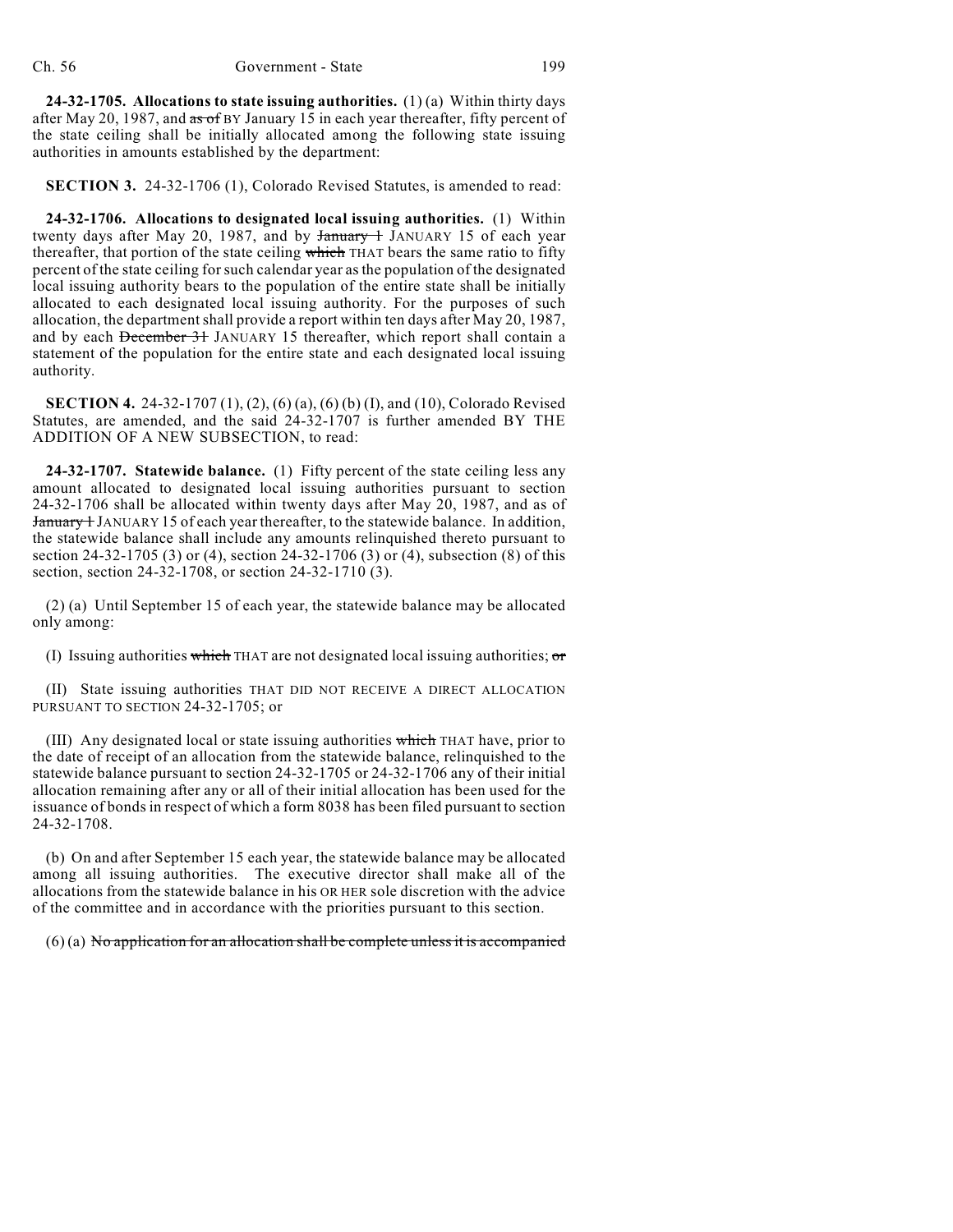by an application fee. The amount of such fee shall be determined and collected by the executive director. All fees collected pursuant to this paragraph (a) shall be transmitted to the state treasurer, who shall credit the same to the private activity bond allocations fund created in paragraph (b) of this subsection (6). The general assembly shall make annual appropriations from the general fund for expenditures of the executive director incurred in the performance of his or her duties under this article.

(b) (I) In addition to the application fee required pursuant to paragraph (a) of this subsection (6), the department may charge an administrative fee to entities other than local governments that receive bonding authority from the committee. The executive director shall determine the amount of the fee annually based on the costs associated with the administration of this article and shall be responsible for the collection of the fee. The fees collected pursuant to this paragraph (b) shall be transmitted to the state treasurer, who shall credit the same to the private activity bond allocations fund, which fund is hereby created in the state treasury. The moneys in the fund shall be subject to annual appropriation by the general assembly for the direct and indirect costs of the administration of this article.

(10) Until December 26 OCTOBER 31 of each year, no allocation of the statewide balance shall be made for carryforward purposes.

(11) THE EXECUTIVE DIRECTOR IS AUTHORIZED TO CONTRACT WITH A PRIVATE PERSON, CORPORATION, OR ENTITY FOR THE REVIEW OF APPLICATIONS FOR BONDING AUTHORITY FROM THE STATEWIDE BALANCE FOR INDUSTRIAL DEVELOPMENT BONDS.

**SECTION 5.** Part 17 of article 32 of title 24, Colorado Revised Statutes, is amended BY THE ADDITION OF A NEW SECTION to read:

**24-32-1709.5. Administrative costs of the department - private activity bond allocation fund - creation - rule.** (1) THE DEPARTMENT MAY CHARGE AND COLLECT THE FOLLOWING ADMINISTRATIVE FEES FOR THE COSTS ASSOCIATED WITH THE ADMINISTRATION OF THIS PART 17:

(a) **The direct allocation fee.** THE DEPARTMENT MAY CHARGE AN ADMINISTRATIVE FEE FOR DIRECT ALLOCATIONS. THE EXECUTIVE DIRECTOR SHALL ANNUALLY DETERMINE THE AMOUNT OF THE FEE. IN NO EVENT SHALL THE AMOUNT OF THE FEE SPECIFIED IN THIS PARAGRAPH (a) BE SET SO AS TO REIMBURSE THE DEPARTMENT FOR MORE THAN THIRTY PERCENT OF THE DIRECT AND INDIRECT COSTS OF ADMINISTERING THIS PART 17. THE FEE CHARGED SHALL ONLY BE BORNE BY ENTITIES THAT USE THE DIRECT ALLOCATION TO ISSUE PRIVATE ACTIVITY BONDS OR MAKE A MORTGAGE CREDIT CERTIFICATE ELECTION.

**The statewide balance application fee.** NO APPLICATION FOR AN ALLOCATION REQUIRED BY SECTION 24-32-1707 SHALL BE COMPLETE UNLESS IT IS ACCOMPANIED BY AN APPLICATION FEE. THE EXECUTIVE DIRECTOR SHALL DETERMINE THE AMOUNT OF THE FEE.

(c) **The statewide balance issuance fee.** THE DEPARTMENT MAY CHARGE AN ADMINISTRATIVE FEE TO ENTITIES THAT RECEIVE BONDING AUTHORITY FROM THE STATEWIDE BALANCE AS SPECIFIED IN SECTION 24-32-1707. THE EXECUTIVE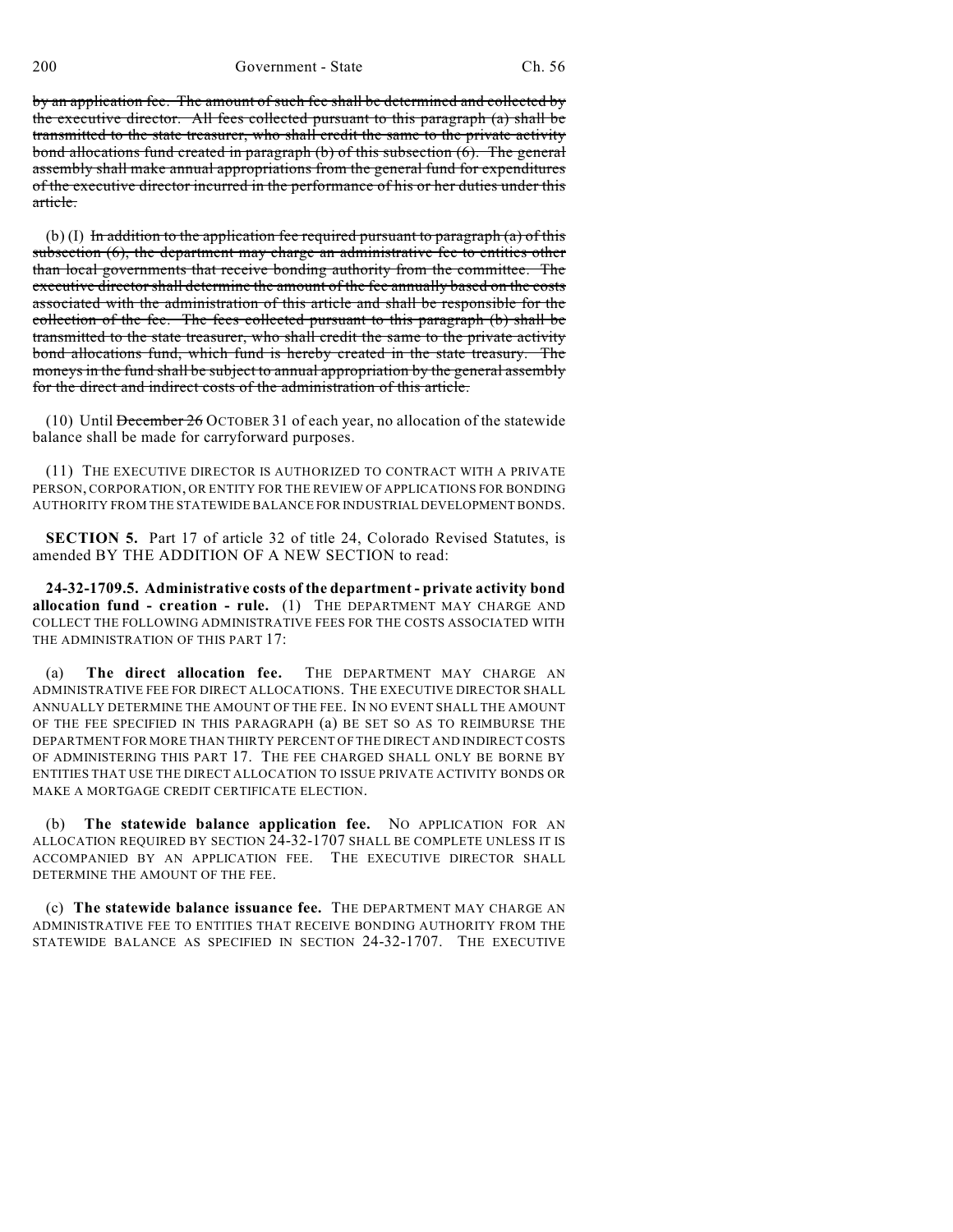DIRECTOR SHALL ANNUALLY DETERMINE THE AMOUNT OF THE FEE BASED ON THE COSTS ASSOCIATED WITH THE ADMINISTRATION OF THIS PART 17.

(2) (a) THE FEES COLLECTED PURSUANT TO THIS SECTION SHALL BE TRANSMITTED TO THE STATE TREASURER, WHO SHALL CREDIT THE FEES TO THE PRIVATE ACTIVITY BOND ALLOCATIONS FUND, WHICH FUND IS HEREBY CREATED IN THE STATE TREASURY AND REFERRED TO IN THIS SUBSECTION (2) AS THE "FUND". THE MONEYS IN THE FUND SHALL BE SUBJECT TO APPROPRIATION BY THE GENERAL ASSEMBLY FOR THE DIRECT AND INDIRECT COSTS ASSOCIATED WITH THE ADMINISTRATION OF THIS PART 17. ALL INTEREST AND INCOME DERIVED FROM THE DEPOSIT AND INVESTMENT OF MONEYS IN THE FUND SHALL BE CREDITED TO THE FUND. ANY UNEXPENDED AND UNENCUMBERED MONEYS REMAINING IN THE FUND AT THE END OF A FISCAL YEAR SHALL REMAIN IN THE FUND AND SHALL NOT BE CREDITED OR TRANSFERRED TO THE GENERAL FUND OR ANY OTHER FUND.

(b) THE FUND IS EXCLUDED FROM THE LIMITATIONS SPECIFIED IN SECTION 24-75-402. THE FUND'S TARGET RESERVE SHALL BE THREE TIMES THE LEVEL OF THE PRIOR YEAR'S SPENDING AUTHORITY FROM THE FUND. THE UNCOMMITTED RESERVES OF THE FUND SHALL NOT EXCEED THE TARGET RESERVE. IF THE AMOUNT OF UNCOMMITTED RESERVES OF THE FUND AT THE CONCLUSION OF ANY GIVEN FISCAL YEAR EXCEEDS THE TARGET RESERVE, THE EXECUTIVE DIRECTOR SHALL REDUCE THE AMOUNT OF ONE OR MORE OF THE FEES SPECIFIED IN SUBSECTION (1) OF THIS SECTION TO AN AMOUNT CALCULATED TO RESULT IN AN AMOUNT OF UNCOMMITTED RESERVES OF THE FUND FOR THE CURRENT FISCAL YEAR THAT DOES NOT EXCEED THE TARGET RESERVE. IN CALCULATING THE REDUCTION IN FEES, THE EXECUTIVE DIRECTOR MAY TAKE INTO ACCOUNT ANY INCREASES IN SPENDING AUTHORITY FROM THE FUND. IF THE EXECUTIVE DIRECTOR REDUCES THE AMOUNT OF A FEE PURSUANT TO THIS PARAGRAPH (b), THE EXECUTIVE DIRECTOR MAY SUBSEQUENTLY RAISE THE AMOUNT OF THE FEE SO LONG AS THE PROJECTED AMOUNT OF UNCOMMITTED RESERVES OF THE FUND DOES NOT EXCEED THE TARGET RESERVE. THE EXECUTIVE DIRECTOR SHALL NOT INCREASE THE FEE BEYOND ANY LIMITS SPECIFIED IN SUBSECTION (1) OF THIS SECTION.

(3) THE EXECUTIVE DIRECTOR MAY PROMULGATE RULES IN ACCORDANCE WITH ARTICLE 4 OF THIS TITLE TO THE EXTENT NECESSARY FOR THE ADMINISTRATION OF THIS PART 17.

**SECTION 6.** 24-75-402 (5), Colorado Revised Statutes, is amended BY THE ADDITION OF A NEW PARAGRAPH to read:

**24-75-402. Cash funds - limit on uncommitted reserves - reduction in amount of fees - exclusions.** (5) Notwithstanding any provision of this section to the contrary, the following cash funds are excluded from the limitations specified in this section:

(w) THE PRIVATE ACTIVITY BOND ALLOCATIONS FUND CREATED IN SECTION 24-32-1709.5 (2).